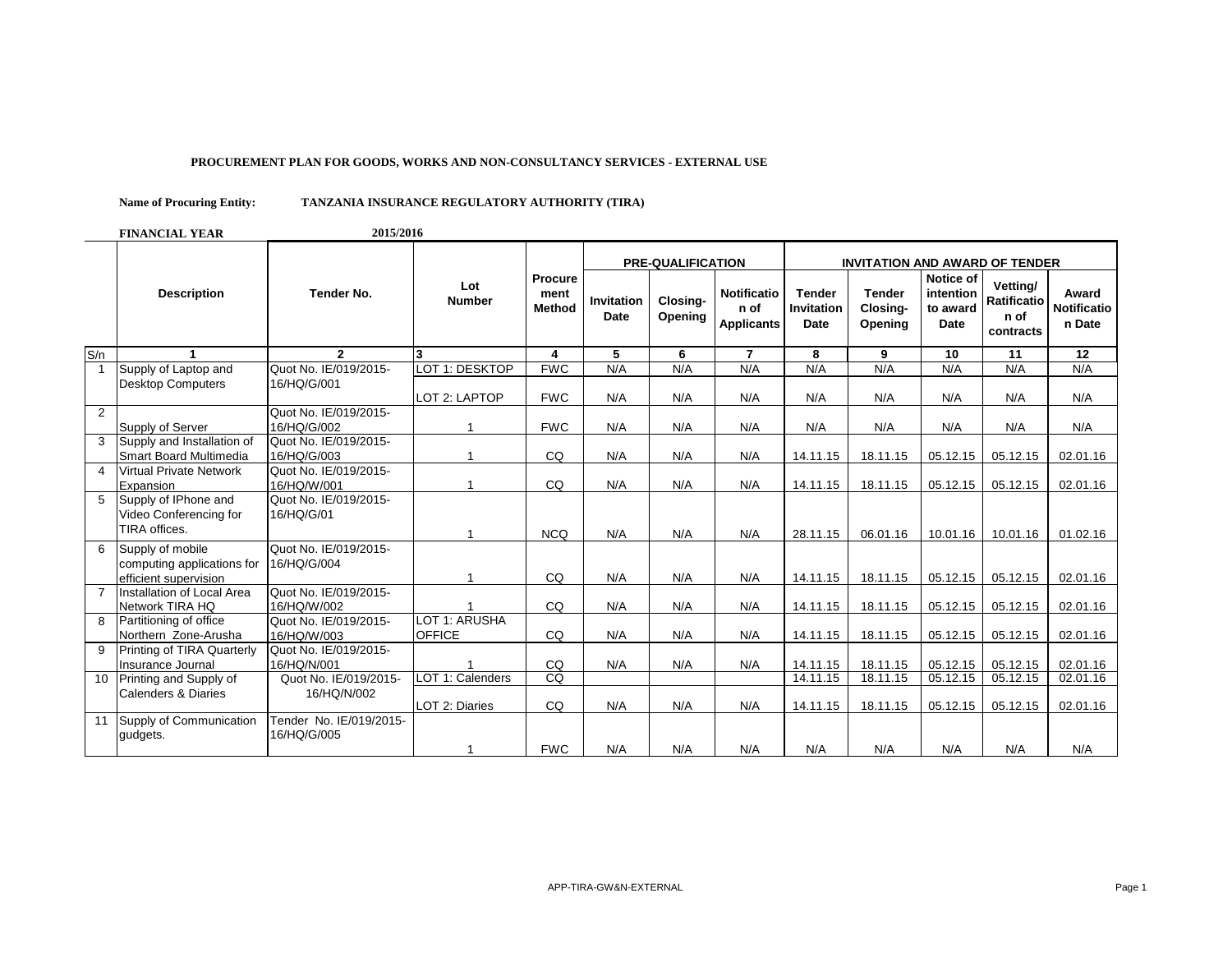| 12              | Provision of Air Ticket                            | Tender No. IE/019/2015- |                                 |                          |            |            |            |            |            |            |            |            |
|-----------------|----------------------------------------------------|-------------------------|---------------------------------|--------------------------|------------|------------|------------|------------|------------|------------|------------|------------|
|                 | Services                                           | 16/HQ/N/01              |                                 |                          |            |            |            |            |            |            |            |            |
|                 |                                                    |                         |                                 | <b>FWC</b>               | N/A        | N/A        | N/A        | N/A        | N/A        | N/A        | N/A        | N/A        |
| $\overline{13}$ |                                                    | Quot No. IE/019/2015-   |                                 |                          |            |            |            |            |            |            |            |            |
|                 | Printing of TIRA Insurance                         | 16/HQ/N/003             |                                 |                          |            |            |            |            |            |            |            |            |
|                 | Market Perfomance Report                           |                         |                                 | CQ                       | N/A        | N/A        | N/A        | 14.11.15   | 18.11.15   | 05.12.15   | 05.12.15   | 02.01.16   |
| 14              | Provision of Security                              | Quot No. IE/019/2015-   | LOT 1: TIRA HQ                  | <b>FWC</b>               | N/A        | N/A        | N/A        | N/A        | N/A        | N/A        | N/A        | N/A        |
|                 | Services                                           | 16/HQ/N/004             | LOT 2: ZNZ                      | <b>FWC</b>               | N/A        | N/A        | N/A        | N/A        | N/A        | N/A        | N/A        | N/A        |
| 15              | Provision of cleaning                              | Quot No. IE/019/2015-   | LOT 1: TIRA HQ                  | <b>FWC</b>               | N/A        | N/A        | N/A        | N/A        | N/A        | N/A        | N/A        | N/A        |
|                 | services for TIRA Offices                          | 16/HQ/N/005             |                                 |                          |            |            |            |            |            |            |            |            |
|                 |                                                    |                         | LOT 2: ZNZ                      | <b>FWC</b>               | N/A        | N/A        | N/A        | N/A        | N/A        | N/A        | N/A        | N/A        |
|                 |                                                    |                         | LOT 3: MBEYA                    | <b>FWC</b>               | N/A        | N/A        | N/A        | N/A        | N/A        | N/A        | N/A        | N/A        |
|                 |                                                    |                         | LOT 4: ARUSHA                   | <b>FWC</b>               | N/A        | N/A        | N/A        | N/A        | N/A        | N/A        | N/A        | N/A        |
|                 |                                                    |                         | LOT 5: MWANZA<br>LOT 1: TIRA HQ | <b>FWC</b><br><b>FWC</b> | N/A<br>N/A | N/A<br>N/A | N/A<br>N/A | N/A<br>N/A | N/A<br>N/A | N/A<br>N/A | N/A<br>N/A | N/A<br>N/A |
| 16              | Provision of Internet                              | Quot No. IE/019/2015-   | LOT 2: ZNZ                      | <b>FWC</b>               | N/A        | N/A        | N/A        | N/A        | N/A        | N/A        | N/A        | N/A        |
|                 | Services for TIRA Offices                          | 16/HQ/N/006             | LOT 3: MBEYA                    | <b>FWC</b>               | N/A        | N/A        | N/A        | N/A        | N/A        | N/A        | N/A        | N/A        |
|                 |                                                    |                         | LOT 4: ARUSHA                   | <b>FWC</b>               | N/A        | N/A        | N/A        | N/A        | N/A        | N/A        | N/A        | N/A        |
|                 |                                                    |                         | LOT 5: MWANZA                   | <b>FWC</b>               | N/A        | N/A        | N/A        | N/A        | N/A        | N/A        | N/A        | N/A        |
| 17              | Supply of stationeries and                         | Quot No. IE/019/2015-   |                                 |                          |            |            |            |            |            |            |            |            |
|                 | <b>Computer Consumables</b>                        | 16/HQ/G/006             |                                 | <b>FWC</b>               | N/A        | N/A        | N/A        | N/A        | N/A        | N/A        | N/A        | N/A        |
| 18              | Supply of Staff Uniforms                           | Quot No. IE/019/2015-   |                                 |                          |            |            |            |            |            |            |            |            |
|                 |                                                    | 16/HQ/G/007             |                                 | <b>FWC</b>               | N/A        | N/A        | N/A        | N/A        | N/A        | N/A        | N/A        | N/A        |
| 19              | Provision of Insurance                             | Quot No. IE/019/2015-   |                                 |                          |            |            |            |            |            |            |            |            |
|                 | Service for TIRA Properties 16/HQ/N/007            |                         |                                 |                          |            |            |            |            |            |            |            |            |
|                 |                                                    |                         |                                 | <b>FWC</b>               | N/A        | N/A        | N/A        | N/A        | N/A        | N/A        | N/A        | N/A        |
|                 | Supply of Refreshments                             | Quot No. IE/019/2015-   |                                 |                          |            |            |            |            |            |            |            |            |
| 20              |                                                    | 16/HQ/G/008             |                                 | <b>FWC</b>               | N/A        | N/A        | N/A        | N/A        | N/A        | N/A        | N/A        | N/A        |
| $\overline{21}$ | Provision of Catering                              | Quot No. IE/019/2015-   | LOT 1: TIRA HQ                  | <b>FWC</b>               | N/A        | N/A        | N/A        | N/A        | N/A        | N/A        | N/A        | N/A        |
|                 | Services                                           | 16/HQ/N/008             | LOT 2: MBEYA                    | <b>FWC</b>               | N/A        | N/A        | N/A        | N/A        | N/A        | N/A        | N/A        | N/A        |
|                 |                                                    |                         | LOT 3: ARUSHA                   | <b>FWC</b>               | N/A        | N/A        | N/A        | N/A        | N/A        | N/A        | N/A        | N/A        |
|                 |                                                    |                         | LOT 4: MWANZA                   | <b>FWC</b>               | N/A        | N/A        | N/A        | N/A        | N/A        | N/A        | N/A        | N/A        |
| 22              | Provision of courier                               | Quot No. IE/019/2015-   |                                 |                          |            |            |            |            |            |            |            |            |
|                 | services                                           | 16/HQ/N/009             |                                 | <b>FWC</b>               | N/A        | N/A        | N/A        | N/A        | N/A        | N/A        | N/A        | N/A        |
| 23              | Printing of Motor Insurance                        | Tender No. IE/019/2015- |                                 |                          |            |            |            |            |            |            |            |            |
|                 | <b>Stickers</b>                                    | 16/HQ/N/02              | 1                               | SS                       | N/A        | N/A        | N/A        | 14.11.15   | 18.11.15   | 05.12.15   | 05.12.15   | 02.01.16   |
| 24              | Supply of Airtime Vouchers Tender No. IE/019/2015- |                         |                                 |                          |            |            |            |            |            |            |            |            |
|                 | to TIRA Staff                                      | 16/HQ/N/03              |                                 |                          |            |            |            |            |            |            |            |            |
|                 |                                                    |                         | -1                              | SS                       | N/A        | N/A        | N/A        | 14.11.15   | 18.11.15   | 05.12.15   | 05.12.15   | 02.01.16   |
| 25              | Provision of Conference                            | Quot No. IE/019/2015-   |                                 |                          |            |            |            |            |            |            |            |            |
|                 | facilities                                         | 16/HQ/N/010             | $\overline{1}$                  | <b>FWC</b>               | N/A        | N/A        | N/A        | N/A        | N/A        | N/A        | N/A        | N/A        |
| 26              | Supply of network printers                         | Quot No. IE/019/2015-   |                                 |                          |            |            |            |            |            |            |            |            |
|                 |                                                    | 16/HQ/G/009             | -1                              | <b>FWC</b>               | N/A        | N/A        | N/A        | N/A        | N/A        | N/A        | N/A        | N/A        |